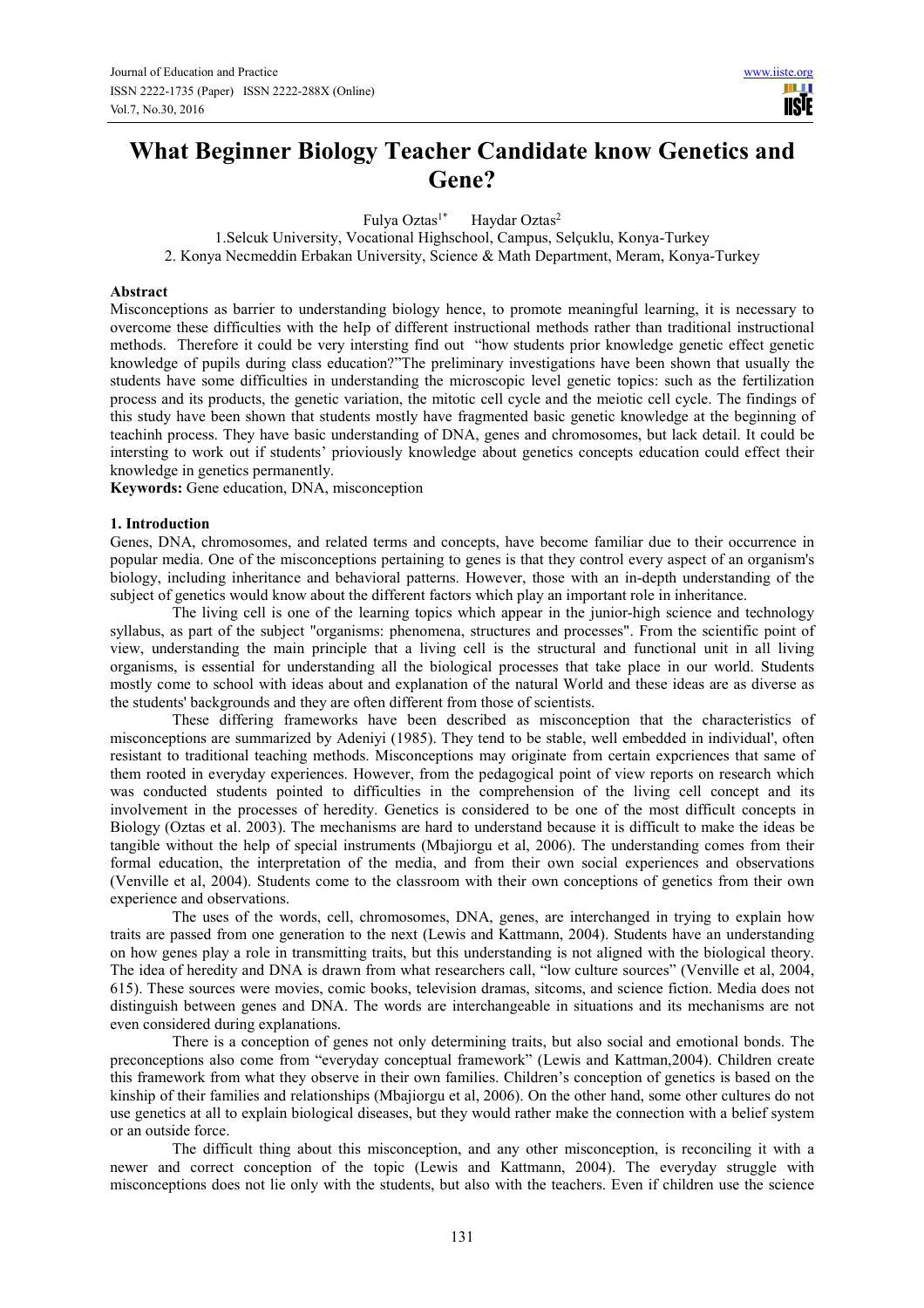jargon, they are not using the words properly. Students get lost in the science jargon and do not make any connections in between. Students do not fully grasp the mechanisms of inheritance. Genes are seen as small molecules that bear traits and are simply passed on from parent to child. Unfortunately it is not this simple. Students cannot connect how genes and DNA are related. It is not a tangible idea because it is something that they can easily observe with their own eyes. Students rely on being taught the mechanisms, but they get so lost in their own confusion.

It is often said, out of ignorance, that genes provide a blueprint of the functioning of the body. Analogy between genes and architectural blueprints is drawn, taking into account the properties shared by them on a superficial level. However, in reality, the one-dimensional model of genes (organized into a string of nucleotides) doesn't hold true.The flow of information originating from genes is not always a one-way flow. The chain of causality doesn't operate in isolation. In a biochemical system, different elements are entangled with each other. Therefore, it is difficult to single out a certain gene for a particular functionality. Finally, one should understand that there are many elements which act together in the smooth functioning of biochemical systems.

Genetics is a complex subject, and it is not surprising to find that there are many misconceptions about the different concepts of genetics. Although genes determine most of the characteristics in a living being, there are many other factors which come into play in determining its behavioral traits and patterns.It is important to know students' misconceptions, presuppositions, and prior knowledge in Genetics. Teachers have a difficult time changing and teaching ideas, while students have a hard time understanding and connecting these ideas because Genetics is taught at the macro,

micro, and symbolic level (Mbajiorgu et al, 2006). Teachers must be aware of this because it allows insight into the observations that students have already made. This can be used as a starting off point in trying to re-conceptualize their ideas. The conceptions mentioned before prove that students do not holistically understand Genetics. Teachers can help better connect the ideas that students already have about genes, DNA, and inheritance with the bigger picture on Misconceptions 4 the micro, macro, and symbolic level. If teachers are not aware of these misconceptions, it creates barriers that lead to confusion and incoherence (Lewis and Kattmann, 2004).

Not only should the teachers be aware of these misconceptions, but also the students. When students recognize these ideas, being able to change or enhance them will be easier. Students might be able to make the connections themselves. Being able to discuss their ideas can help breakdown what is wrong and right about the misconceptions. The students can actively construct and reconstruct their knowledge with the discussions. Teachers need to accept that these presuppositions are present and they need to use it towards their advantage. The prior knowledge of the students do have a basis, it just needs to be clarified.

Teachers should not be discouraged in teaching genetics, but rather use the prior knowledge of their students. It is important because students need to be able to understand the basics of Genetics in order to be literate in growing technology of science. Genes are not just this cultural idea, but a powerful scientific idea. Students will need to be science literate citizens so that they may understand their health in the present and in the future. (Venville et al, 2004).

It could be intersting to work out if students' prioviously knowledge about genetics concepts education could effect their knowledge in genetics permanently. Before teaching the genetics and biotechnology concepts a pretest previously prepared by Levis & Katmann, 2004) modified for his study given to students. This pretest was designed to asses students knowledge of basic genetic concepts and determine if they held any alternate conceptions.

Recent advances in genetics affect many aspects of life. For instance, Human Genome Project, animal and plant cloning, DNA fingerprinting, stem cells and genetically modified organisms are become reality of our daily life. It is possible to claim that in order to understand the basic life science concept such as IVF, cloning, DNA fingerpirnting and others basic genetic knowledge are necessary. In this point for this study work out what students already know about basic genetics and biotechnology may help shape genetic lessons for better education. For this students' answer to each question may help developing better teaching strategies. The replying all parts of each question may allow applying a suitable education during teaching period.

# **2. Material & Methods**

A questionnaire, previousl prepared by Wood-Robinson, (2000) and Levis & Katmann (2004) and modified for his study were administered to the first year biyology education students (Biology teacher candidates). The questionnare (Table I) has been covered totally heredity concept. The activities attempted to overcome some of the comprehension difficulties and misconceptions about heredity and attempted to assimilate students the scientific knowledge about heredity and gene concepts. For this, students graded on how thoroughly they answer each question, not the accuracy of their answers. Our are interested in learning what students already know about genetics and biotechnology to help shape our lessons for this unit. For these it has been stated that students should take their time to answer all parts of each question. This will allow students to receive full credit for each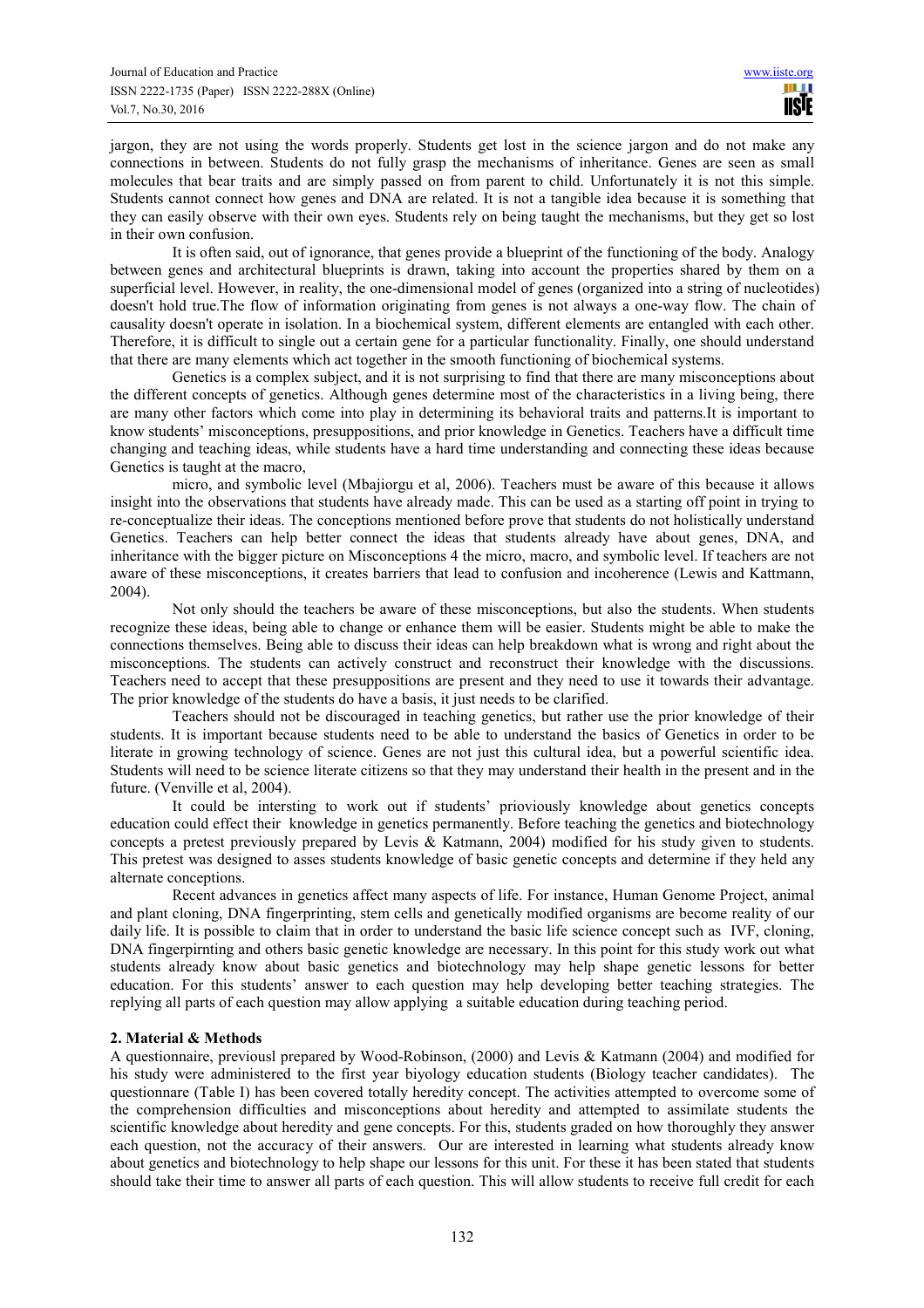# answer.

| 1. The six biological items in the list below are all parts of living systems. Please write the ones you have heard<br>of in the spaces provided below from largest to smallest. |  |
|----------------------------------------------------------------------------------------------------------------------------------------------------------------------------------|--|
| Cell, Chromosome, Gene, DNA, Organism, Nucleus                                                                                                                                   |  |
| Largest:                                                                                                                                                                         |  |
|                                                                                                                                                                                  |  |
|                                                                                                                                                                                  |  |
| Smallest:                                                                                                                                                                        |  |
| 3. Now I would like to know how much you know about each of the following terms:                                                                                                 |  |
| Genes: _____ I have never heard of genes.                                                                                                                                        |  |
| I have heard of genes, but don't know what they are.                                                                                                                             |  |
| I have heard of genes and could say something about them.<br>a. Where in your body are genes found?                                                                              |  |
| b. What are genes made up of?                                                                                                                                                    |  |
|                                                                                                                                                                                  |  |
| c. Why are genes important?                                                                                                                                                      |  |
| DNA:<br>I have never heard of DNA.                                                                                                                                               |  |
| I have heard of DNA, but don't really know what DNA is.                                                                                                                          |  |
| I have heard of DNA, and could say<br>something about it.                                                                                                                        |  |
| Where in your body is DNA found?<br>a.                                                                                                                                           |  |
| What is DNA made up of?<br>b.                                                                                                                                                    |  |
| Why is DNA important?<br>$\mathbf{c}$ .                                                                                                                                          |  |
| Chromosomes:                                                                                                                                                                     |  |
| I have never heard of chromosomes.                                                                                                                                               |  |
| I have heard of chromosomes, but don't really know what they are.                                                                                                                |  |
| I have heard of chromosomes, and could say something about them.                                                                                                                 |  |
| If you could take one of Danny's cheek cells and one of John's cheek cells would<br>the genetic information in them be:-                                                         |  |
| Tick ONE Box                                                                                                                                                                     |  |
| the same                                                                                                                                                                         |  |
| different                                                                                                                                                                        |  |
|                                                                                                                                                                                  |  |
| don't know                                                                                                                                                                       |  |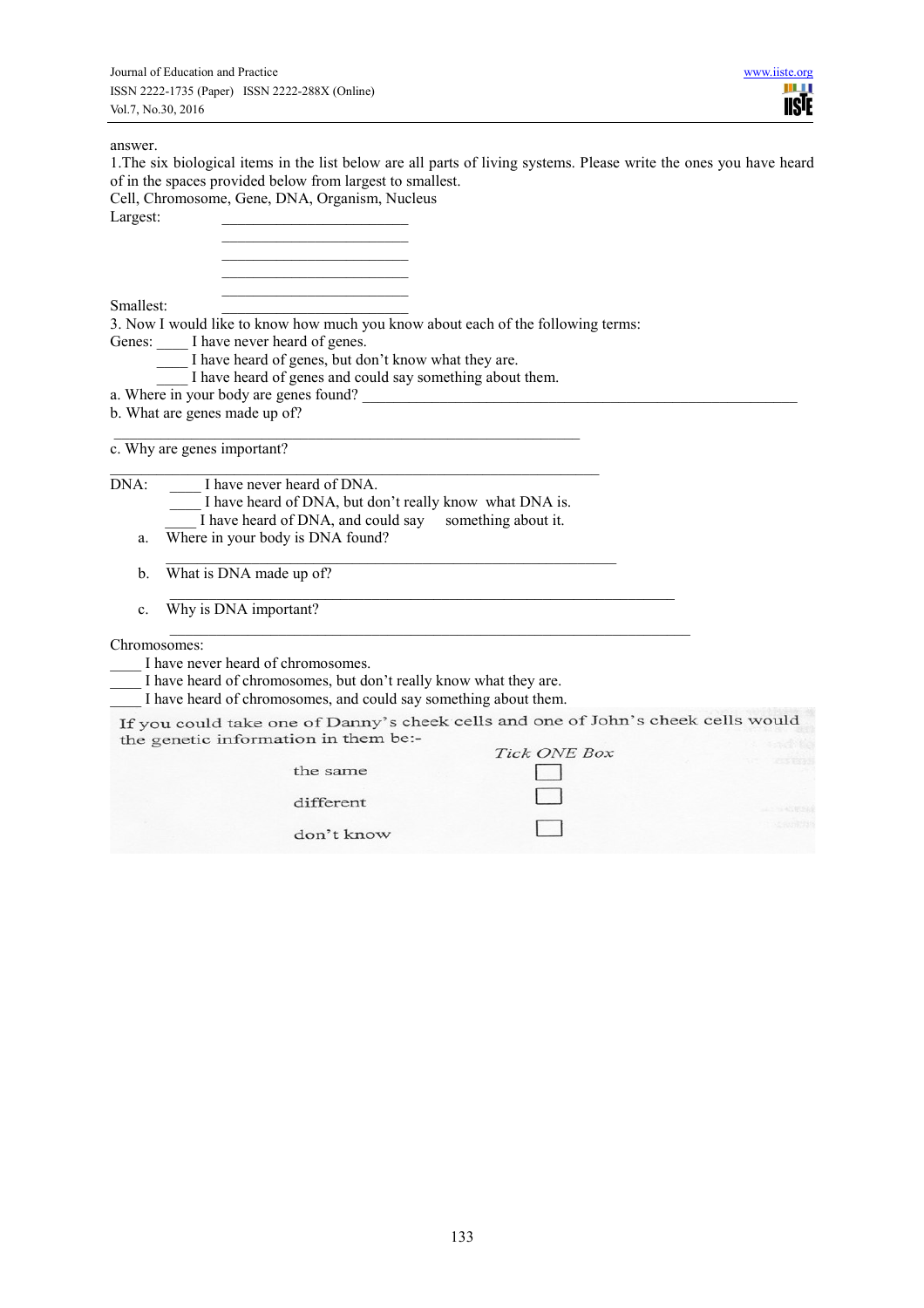|                                                                             |                                                                                                                                                                | John's cheek cell                                                                | THE PERSON NEWSFILM |
|-----------------------------------------------------------------------------|----------------------------------------------------------------------------------------------------------------------------------------------------------------|----------------------------------------------------------------------------------|---------------------|
|                                                                             | Danny's cheek cell                                                                                                                                             |                                                                                  |                     |
|                                                                             |                                                                                                                                                                |                                                                                  |                     |
|                                                                             |                                                                                                                                                                | If you could take one of Danny's cheek cells and one of John's cheek cells would |                     |
|                                                                             | the genetic information in them be:-                                                                                                                           | Tick ONE Box                                                                     |                     |
|                                                                             | the same                                                                                                                                                       |                                                                                  |                     |
|                                                                             | different                                                                                                                                                      |                                                                                  |                     |
|                                                                             | don't know                                                                                                                                                     |                                                                                  |                     |
|                                                                             |                                                                                                                                                                |                                                                                  |                     |
|                                                                             |                                                                                                                                                                |                                                                                  |                     |
|                                                                             |                                                                                                                                                                |                                                                                  |                     |
|                                                                             |                                                                                                                                                                |                                                                                  |                     |
|                                                                             | 'Cell Division'                                                                                                                                                |                                                                                  |                     |
|                                                                             |                                                                                                                                                                |                                                                                  |                     |
|                                                                             |                                                                                                                                                                |                                                                                  |                     |
|                                                                             | Part 1 asks about cell division for growth and repair.<br>Part 2 asks about cell division for the production of sex cells.                                     |                                                                                  |                     |
|                                                                             |                                                                                                                                                                |                                                                                  |                     |
|                                                                             | In animals, skin cells divide again and again to produce many new skin cells.<br>In the diagram below some chromosomes have been drawn into the original cell. |                                                                                  |                     |
|                                                                             |                                                                                                                                                                | Many New Skin Cells                                                              |                     |
|                                                                             |                                                                                                                                                                |                                                                                  |                     |
|                                                                             |                                                                                                                                                                |                                                                                  |                     |
|                                                                             |                                                                                                                                                                |                                                                                  |                     |
|                                                                             | If the original skin cell contained the chromosomes shown in the diagram above, what<br>chromosomes do you think the new skin cells would contain?             |                                                                                  |                     |
| This question is in two parts.<br>fee d'anv<br>Part 1<br>Original Skin Cell | Look at the diagrams below and tick ONE box to show which chromosomes<br>you think would be found in the NEW SKIN CELLS.                                       |                                                                                  |                     |
|                                                                             | Please give reasons for your answer.                                                                                                                           |                                                                                  |                     |
|                                                                             | <b>Tick ONE Box</b>                                                                                                                                            |                                                                                  |                     |
|                                                                             |                                                                                                                                                                |                                                                                  |                     |
|                                                                             |                                                                                                                                                                |                                                                                  |                     |
|                                                                             |                                                                                                                                                                |                                                                                  |                     |
|                                                                             |                                                                                                                                                                |                                                                                  |                     |
| x                                                                           |                                                                                                                                                                |                                                                                  |                     |
|                                                                             |                                                                                                                                                                |                                                                                  |                     |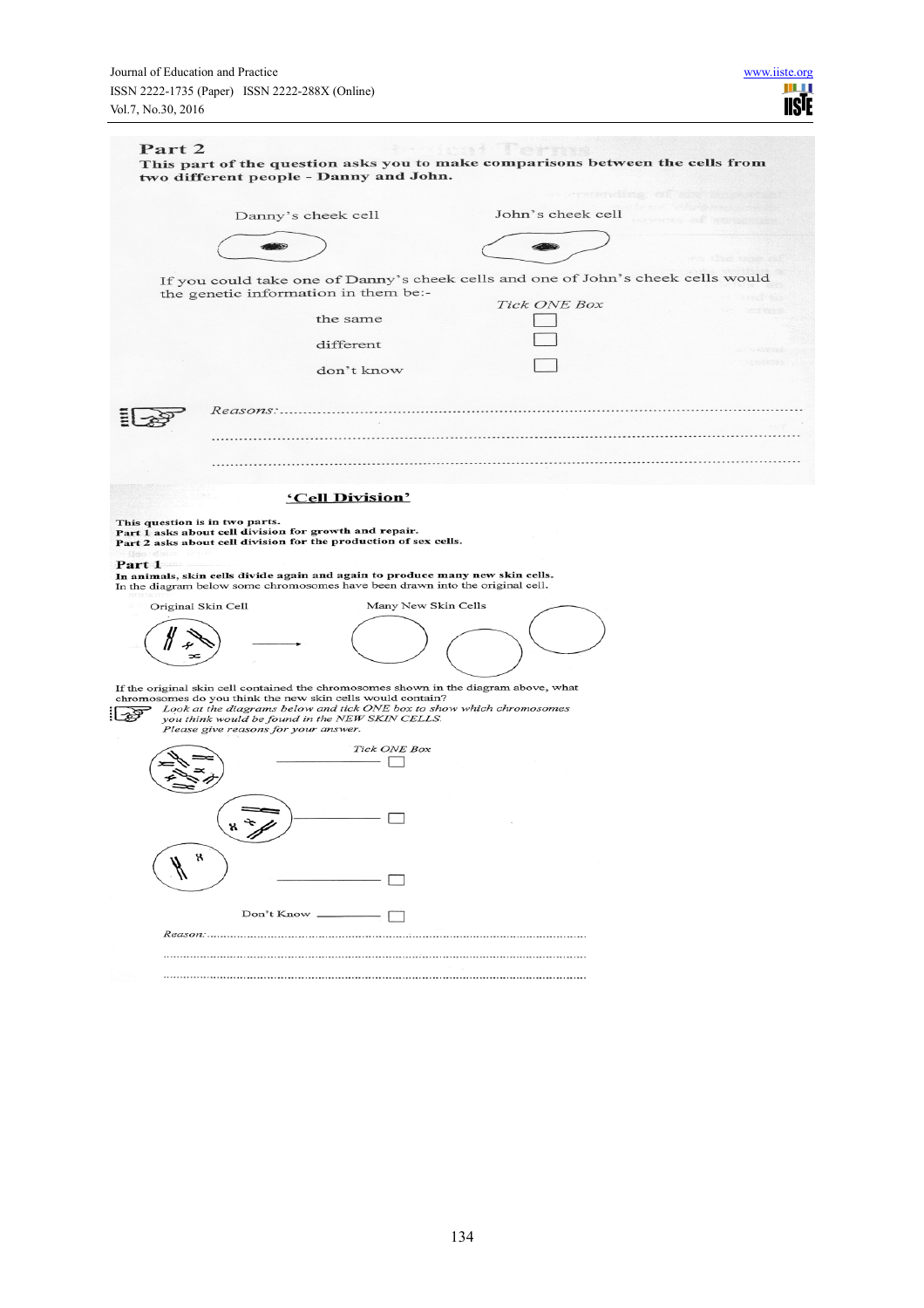

#### **3**. **Findıngs**

The results of students survey has been shown in Table II & III. The correct and wrong answers shown in the Table II separately. *In group I,* 5 students had sequenced given part of living systems' according to their sizes as organism-cell-nucleus-chromozom-gen-DNA. Other 3 students made an arrangement as Organism-cellnucleus-DNA-chromozom-gen. The rest of students (12) made an arrangement correctly such as Organism-Cellnucleus-chromozom-DNA-gen.

| m                                                                 |         |                 |                      |              |
|-------------------------------------------------------------------|---------|-----------------|----------------------|--------------|
| 1.A list below given parts of living systems.                     |         | Correct answers | <i>Wrong answers</i> | I don't know |
| Please write below from largest to smallest $\int$ <i>Group I</i> |         |                 |                      |              |
| (Cell, chromosom, gen, DNA, Organism,                             | Group 2 | 06              | 10                   |              |
| nucleus)                                                          |         |                 |                      |              |

Table II. 36 (Group 1:19; Group 2:16) students completed the survey

*In group 2*. The second group of students were completed cell biology and genetic courses students and additional courses such as moleculer cell biology in the sama department. Just before graduation the questionnare has been applied them.

According to findgs totally 16 students replied the questionnare and there was no any answer such as "i don't know". The results have been shown that 6 of students managed arrange living cells part according to their sizes. But the answers of 10 of them were not correct. For example, 5 of them given part of living things squenced such as Organism-cell-nucleus-DNA-chromozom-gen.

An other student sequenced Organism-cell-gen-chromozom-nucleus-DNA.Oneof them sequenced like Nucleus-chromozom-gen-DNA-Organism-cell, it was totaly wrong. Similar answers was available also such as Organism-cell—nucleus-DNA-gen-chromozom. Organ-DNA-chromozom-gen-cell-nucles, Organ-cell-DNAchromozom-gen-nucleus were other wrongly designated according to their sizes.No statistical significance to the results, some answers definitely attributed to students misinterpreting questions. Students mostly attributed cheek cells being identical to being from the same part of the same person. More students in both groups understood that cells from different people had different genetic information. Students who had studied genetics *(Group 2)* tended to give more scientifically detailed explanations. Some students in both group based responses to on appearance of illustrations.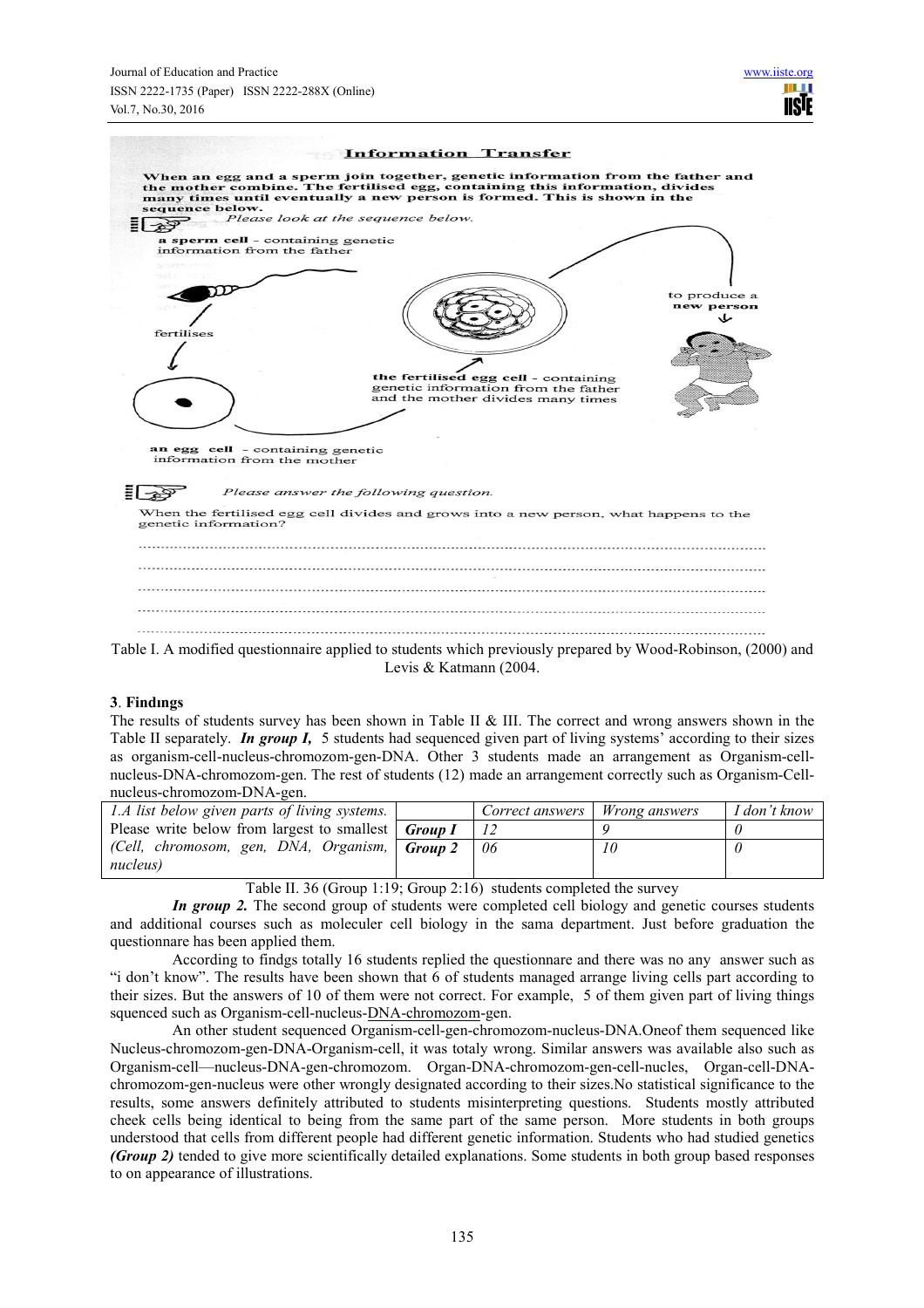| 1.a. How much you know about each of                                                     | <b>Group I</b>                                                                                | <b>Group II</b>                                                      |
|------------------------------------------------------------------------------------------|-----------------------------------------------------------------------------------------------|----------------------------------------------------------------------|
| the following terms:                                                                     |                                                                                               |                                                                      |
| I have never heard of genes.<br>I have heard of genes, but don't know what               | 1                                                                                             | $\mathbf{0}$<br>1                                                    |
| they are.                                                                                | 1                                                                                             |                                                                      |
| I have heard of genes and could say                                                      |                                                                                               |                                                                      |
| something about them.                                                                    | 16                                                                                            | 15                                                                   |
| No answer<br>2.b. Where in your body are genes found?                                    | $\mathbf{1}$                                                                                  |                                                                      |
|                                                                                          | germinative<br>Except<br>cells,<br>all<br>body                                                |                                                                      |
|                                                                                          |                                                                                               | Expect<br>some cells,<br>nucleus<br>&                                |
|                                                                                          |                                                                                               |                                                                      |
|                                                                                          |                                                                                               |                                                                      |
|                                                                                          |                                                                                               |                                                                      |
|                                                                                          |                                                                                               |                                                                      |
| 2.c. What are genes made up of?                                                          |                                                                                               |                                                                      |
|                                                                                          |                                                                                               |                                                                      |
|                                                                                          |                                                                                               |                                                                      |
|                                                                                          |                                                                                               |                                                                      |
|                                                                                          |                                                                                               |                                                                      |
|                                                                                          |                                                                                               | Nucleotids, chromosom, nucleus (1)                                   |
|                                                                                          |                                                                                               | Purin,<br>Purimidin,<br>5C<br>sugar,                                 |
| 2.d. Why are genes important?                                                            | it<br>Because<br>contains<br>heredity                                                         | Because it contains<br>It =<br>heredity                              |
|                                                                                          |                                                                                               |                                                                      |
|                                                                                          | It is necessary for matabolic activity $(3)$                                                  | It<br>is necessary for matabolic                                     |
|                                                                                          |                                                                                               |                                                                      |
|                                                                                          |                                                                                               | important<br>for<br>It<br>is<br>genetic                              |
| I have never heard of DNA.                                                               | $\theta$                                                                                      | $\Omega$                                                             |
| I have heard of DNA, but don't really know                                               |                                                                                               |                                                                      |
| what DNA is.<br>I have heard of DNA, and<br>could say                                    | $\mathbf{0}$                                                                                  | $\mathbf{0}$                                                         |
| something about it.                                                                      |                                                                                               |                                                                      |
|                                                                                          | 20                                                                                            | 16                                                                   |
| b. Where in your body is DNA found?                                                      |                                                                                               |                                                                      |
|                                                                                          |                                                                                               |                                                                      |
|                                                                                          |                                                                                               |                                                                      |
|                                                                                          |                                                                                               | All cells & some organells (?)(1)                                    |
|                                                                                          |                                                                                               |                                                                      |
| What is DNA made up of?<br>a.                                                            | Bases+Sugars+phosphates(12)                                                                   |                                                                      |
|                                                                                          | Genes+nucleotides+chromosomes(1)                                                              |                                                                      |
|                                                                                          |                                                                                               |                                                                      |
|                                                                                          |                                                                                               |                                                                      |
|                                                                                          |                                                                                               |                                                                      |
| e. Why is DNA important?                                                                 |                                                                                               | DNA is heredity material (16)                                        |
|                                                                                          |                                                                                               |                                                                      |
|                                                                                          |                                                                                               |                                                                      |
|                                                                                          | It is important for cell reproduction $\&$ cell                                               |                                                                      |
| I have never heard of chromosomes.                                                       |                                                                                               |                                                                      |
| I have heard of chromosomes, but don't                                                   | $\bf{0}$                                                                                      | $\bf{0}$                                                             |
| really know what they are.<br>I have heard of chromosomes, and could say                 |                                                                                               | $\mathbf{2}$                                                         |
| something about them.                                                                    | $\bf{0}$                                                                                      |                                                                      |
| I have no idea                                                                           |                                                                                               |                                                                      |
|                                                                                          | 16                                                                                            | 14                                                                   |
|                                                                                          | 3                                                                                             | $\bf{0}$                                                             |
| 6.<br>This part of the question asks you to make comparisons between the cells from      |                                                                                               |                                                                      |
| two different people - Danny and John.                                                   |                                                                                               |                                                                      |
| Danny's cheek cell<br>John's cheek cell                                                  |                                                                                               |                                                                      |
| 4901<br>If you could take one of Danny's cheek cells and one of John's cheek cells would |                                                                                               |                                                                      |
| the genetic information in them be:-<br>Tick ONE Box                                     | Why same; Because these cells are identical<br>for all people. They have the sama appearence. | Why same; Because these cells have the<br>sama genetical structures. |
| the same<br>□<br>$\Box$<br>different                                                     | Why diffrent: They have diffrent moms &                                                       | Why diffrent:Each cell identifal for only                            |
| $\Box$<br>don't know                                                                     | dads, so they genetically diffrent each others.                                               | that people.                                                         |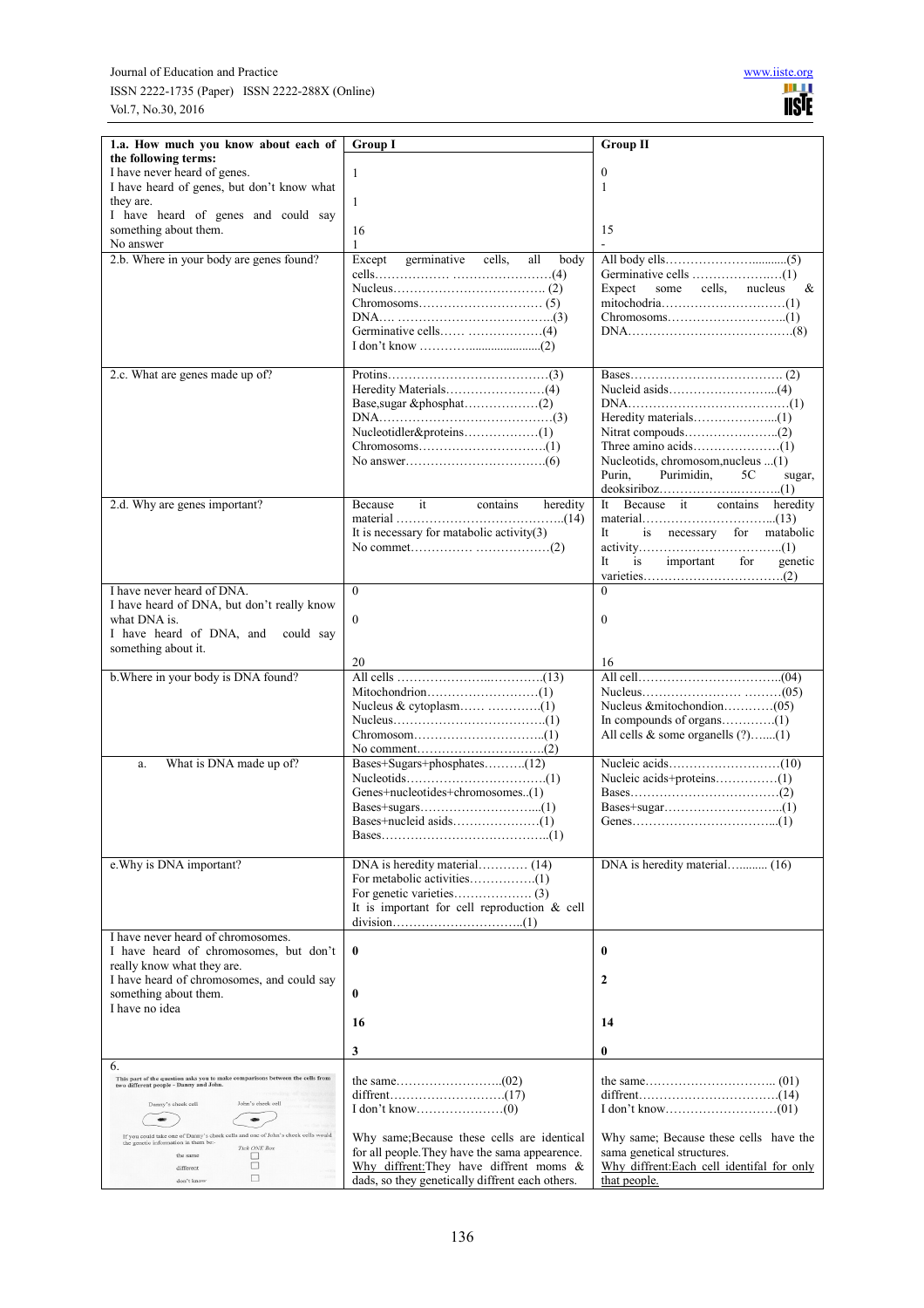#### Journal of Education and Practice. ISSN 2222-1735 (Paper) ISSN 2222-288X (Online) Vol.7, No.30, 2016

| In animals, skin cells divide again and again to produce many new skin cells.<br>In the diagram below some chromosomes have been drawn into the original cell.                                                                                                                                                                                                                                                                                                                                                                                                                                                                        | Tick ONE Box                                                                                                                                                                         | Tick ONE Box                                                                                                                                                                                                |
|---------------------------------------------------------------------------------------------------------------------------------------------------------------------------------------------------------------------------------------------------------------------------------------------------------------------------------------------------------------------------------------------------------------------------------------------------------------------------------------------------------------------------------------------------------------------------------------------------------------------------------------|--------------------------------------------------------------------------------------------------------------------------------------------------------------------------------------|-------------------------------------------------------------------------------------------------------------------------------------------------------------------------------------------------------------|
| Many New Skin Cells<br>Original Skin Cell                                                                                                                                                                                                                                                                                                                                                                                                                                                                                                                                                                                             |                                                                                                                                                                                      |                                                                                                                                                                                                             |
| If the original skin cell contained the chromosomes shown in the diagram above, what<br>chromosomes do you think the new skin cells would contain?<br>Look at the diagrams below and tick ONE box to show which chromosomes<br>you think would be found in the NEW SKIN CELLS.<br>Please give reasons for your answer.                                                                                                                                                                                                                                                                                                                |                                                                                                                                                                                      |                                                                                                                                                                                                             |
| <b>Tick ONE Box</b>                                                                                                                                                                                                                                                                                                                                                                                                                                                                                                                                                                                                                   |                                                                                                                                                                                      |                                                                                                                                                                                                             |
|                                                                                                                                                                                                                                                                                                                                                                                                                                                                                                                                                                                                                                       | Don't Know                                                                                                                                                                           | Don't Know                                                                                                                                                                                                  |
| Don't Know<br>Reason:                                                                                                                                                                                                                                                                                                                                                                                                                                                                                                                                                                                                                 | (16)<br>For correct answers why: Because the cell<br>have had mitos division. After mitos division<br>in each cell chromosom numbers same as<br>parent cell<br>Why wrong; no comment | (13)<br>(03)<br>For correct answers why: Because the cell<br>have had mitos division. After mitos<br>division in each cell chromosom numbers<br>same as parent cell<br>Why wrong; After mitosis chromosomes |
|                                                                                                                                                                                                                                                                                                                                                                                                                                                                                                                                                                                                                                       |                                                                                                                                                                                      | numbers reduced into half                                                                                                                                                                                   |
| <b>Information Transfer</b><br>When an egg and a sperm join together, genetic information from the father and<br>the mother combine. The fertilised egg, containing this information, divides<br>many times until eventually a new person is formed. This is shown in the<br>sequence below.<br>Please look at the sequence below<br>「「お子<br>a sperm cell - containing genetic<br>information from the father<br>to produce a<br>v person<br>r<br>the fertilised egg cell - containing<br>genetic information from the father<br>and the mother divides many times<br>an egg cell - containing genetic<br>information from the mother | The genetic information form mom $\&$ dad<br>through<br>pass<br>the                                                                                                                  | The genetic information form mom $\&$ dad<br>pass through the child $(10)$<br>Genetic information going chang.(1)<br>No<br>any                                                                              |
| Please answer the following question.<br>日本ア<br>When the fertilised egg cell divides and grows into a new person, what happens to the<br>genetic information?                                                                                                                                                                                                                                                                                                                                                                                                                                                                         |                                                                                                                                                                                      |                                                                                                                                                                                                             |

Table III. The answer of of pupils for " the gene" concept

No significant difference between the two groups in whether or not they had heard of cells, chromosomes, genes, DNA, organism & nucleus could accurately sort from largest to smallest, in Group 1, and Group 2.

Many students in both groups were able to describe that the genetic information multiplied within the new baby. None specified that the genetic information in all of the baby's cells was identical. There was no statistical differences between two (Goup 1  $\&$  2). There was not any alternate conceptions affected learning. Possibility students misreported having studied genetics or not.

It has been shown that some student knows the structures and functions of nucleic acids in the mechanisms of genetics. The student is expected to: compare genetic variations observed in plants and animals. The comparing the processes of mitosis and meiosis and their significance to sexual and asexual reproduction. The sorting and recombination of genes in sexual reproduction results in a great variety of possible gene combinations from the offspring of any two parents."

# **4.Discussion**

The findings of this study have been shown that students mostly have fragmented basic knowledge about heredity and the function of genes. They have basic understanding of DNA, genes and chromosomes, but lack detail. Some of them understand that genes are "everywhere," "all over" and "in chromosomes".

It is well known that genes are made up "when parents come together" and genes are important because "it tells you what you got from what parent". Alternate conceptions demonstrated genes are found "in your DNA". Each concept in biology is closely related to others (Novak, 2010) and certain prerequisite concepts are necessary for a learner to develop understandingon a certain concept. If these do not exit, it would be difficult for the learner to understand the new concept. When failing to grasp the basic concept, they tend to employ a rote learning strategy in studying biology in order to pass examination in biology.

Misconceptions as barrier to understanding biology hence, to promote meaningfullearning, it is necessary to overcome these difficulties with the heIp of different instructional methods rather than traditional instructional methods.

The results of the preliminary investigation showed that the students have difficulties in understanding the microscopic level topics: such as the fertilization process and its products, the genetic variation, the mitotic cell cycle and the meiotic cell cycle. It was found that the learning activity reduced to some extent students'